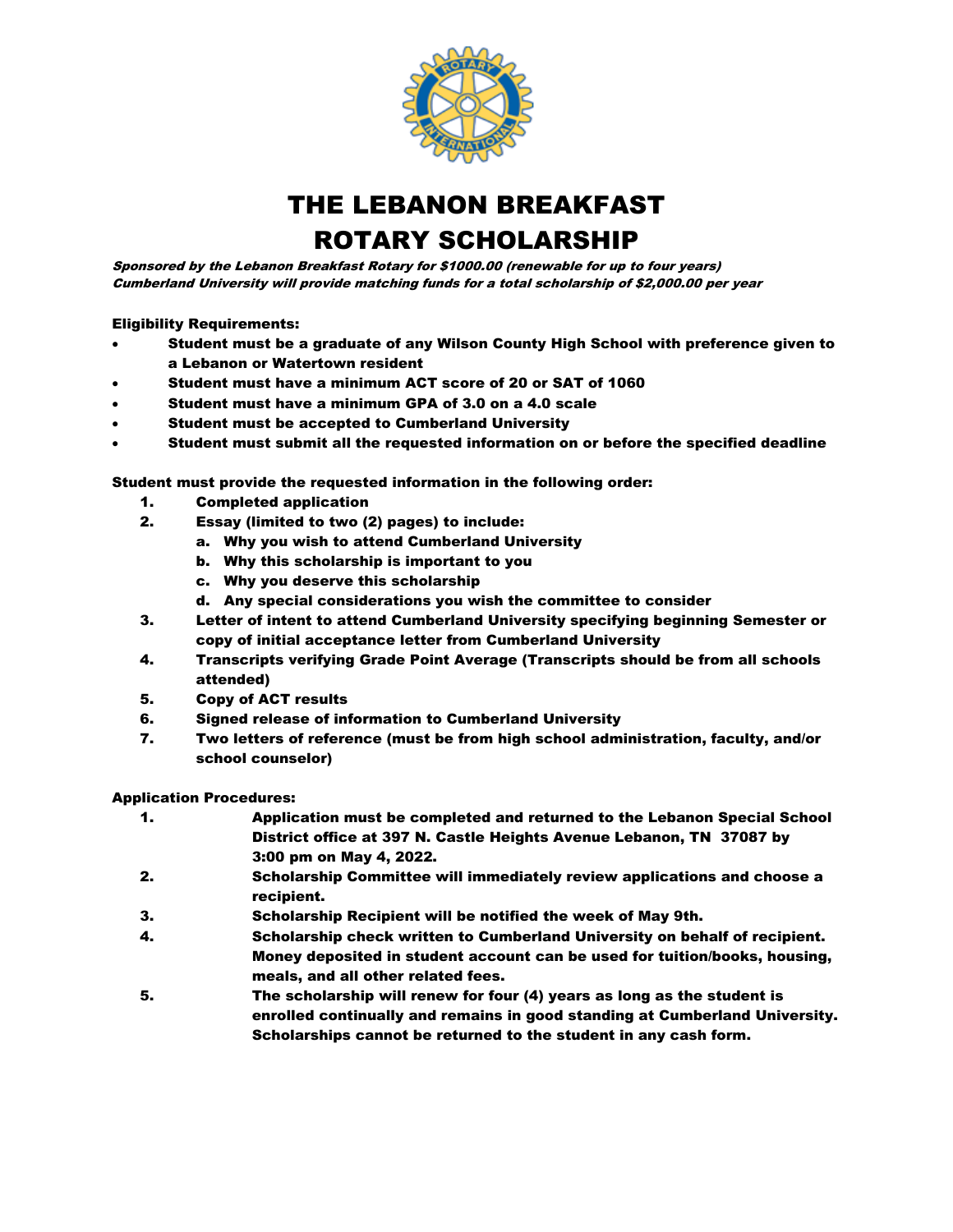

## THE LEBANON BREAKFAST ROTARY 2022 SCHOLARSHIP APPLICATION FORM

|  | 2. Social Security Number _________- - ______- - _________                                                                                               |  |  |
|--|----------------------------------------------------------------------------------------------------------------------------------------------------------|--|--|
|  |                                                                                                                                                          |  |  |
|  |                                                                                                                                                          |  |  |
|  | 5. Have you graduated or will you graduate high school prior to the Cumberland<br>University Semester for which support is requested? _____ Yes _____ No |  |  |
|  | 6. Have you been or will you be accepted by Cumberland University prior to<br>Semester for which funding is requested? ____ Yes ____ No                  |  |  |
|  | 7. Grade Point Average __________ ACT or SAT composite score ________                                                                                    |  |  |
|  | 8. Please list all Honors, Dual Enrollment, and/or Advanced Placement Courses<br>you have taken or are currently enrolled.                               |  |  |
|  | <u> 1989 - Jan James James James James James James James James James James James James James James James James J</u>                                     |  |  |
|  | 9. Have you requested financial support from other sources?                                                                                              |  |  |
|  | $\rule{1em}{0.15mm}$ Yes $\rule{1em}{0.15mm}$ No                                                                                                         |  |  |
|  | Please list (Use back of application if additional space is needed).                                                                                     |  |  |
|  |                                                                                                                                                          |  |  |
|  |                                                                                                                                                          |  |  |
|  |                                                                                                                                                          |  |  |